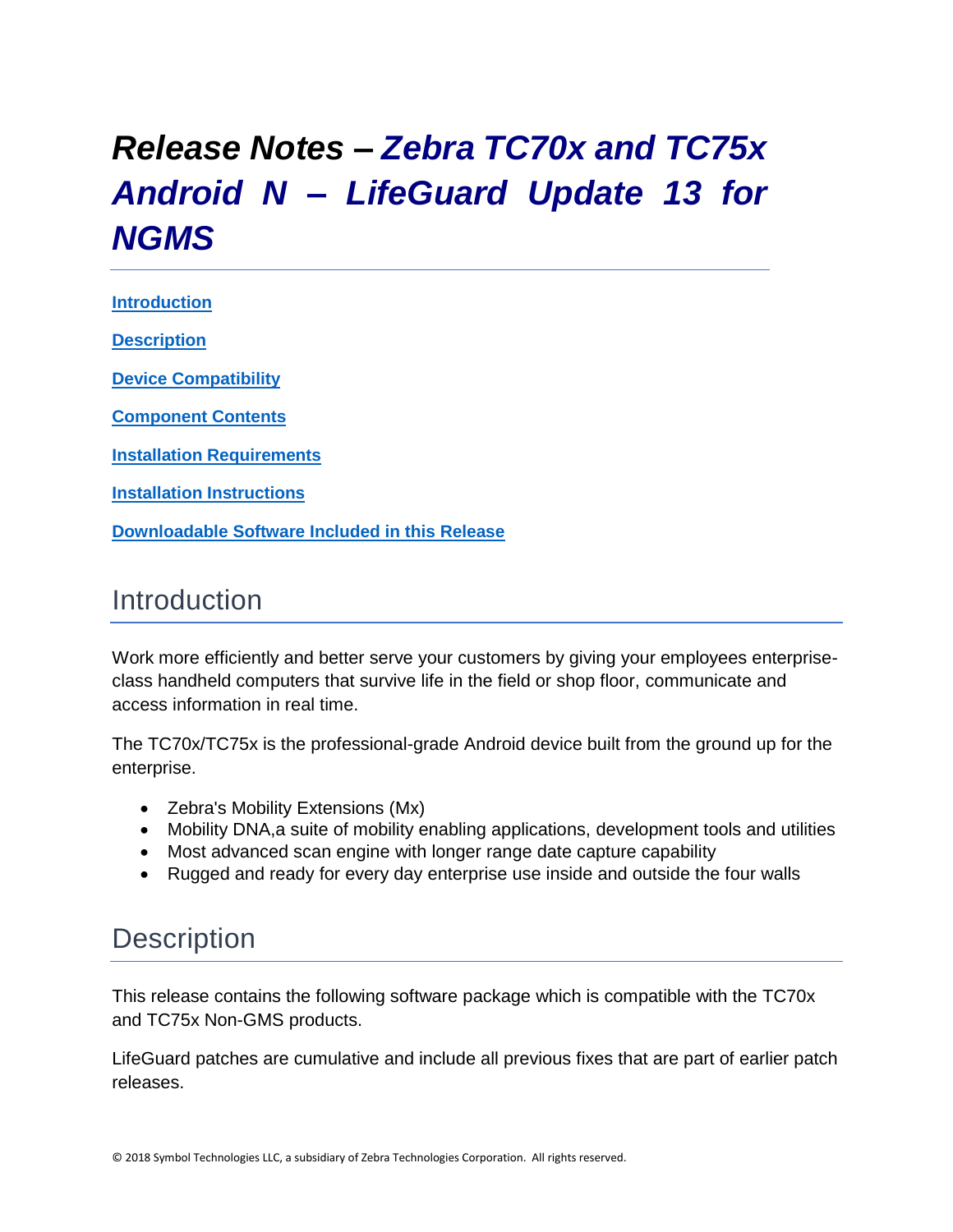**Note:**

When upgrading from M to N LG CFE, device should be upgraded to N first and allow to Reboot the device so that the Nougat LG Patch can be installed.

# <span id="page-1-0"></span>Component Contents

| <b>Component / Description</b> | <b>Version</b>                                                                                                                                    |
|--------------------------------|---------------------------------------------------------------------------------------------------------------------------------------------------|
| <b>Product Build Number</b>    | 01-01-49.00-NN-U13-STD                                                                                                                            |
| <b>Android Version</b>         | 7.1.2                                                                                                                                             |
| <b>Linux Kernel</b>            | 3.10.84                                                                                                                                           |
| <b>Android SDK Level</b>       | 25                                                                                                                                                |
| Platform                       | QC8956                                                                                                                                            |
| <b>Bluetooth Stack</b>         | 1.1                                                                                                                                               |
| <b>Flash Size</b>              | 32GB                                                                                                                                              |
| <b>RAM Size</b>                | 4GB                                                                                                                                               |
| Scanning                       | 19.11.37.1                                                                                                                                        |
| <b>DataWedge</b>               | 7.0.4                                                                                                                                             |
| <b>EMDK</b>                    | 7.0.0.2000                                                                                                                                        |
| MXMF / OSX                     | MXMF-8.2.3.1 / QCT.71.7.8                                                                                                                         |
| Enterprise Keyboard (EKB)      | 1.9.0.9                                                                                                                                           |
| WiFi                           | FUSION_BA_2_10.0.1.019<br>Application: BA_2_10.0.0.011_N<br>Radio: BA_2_10.0.1.018_N<br>Middleware: BA_2_10.0.1.012_N<br>Firmware: 7.35.205.8 (r) |
| <b>PTT</b>                     | 3.1.35                                                                                                                                            |
| <b>Touch FW</b>                | N/A                                                                                                                                               |
| <b>RxLogger Utility</b>        | 5.4.10.0                                                                                                                                          |

© 2018 Symbol Technologies LLC, a subsidiary of Zebra Technologies Corporation. All rights reserved.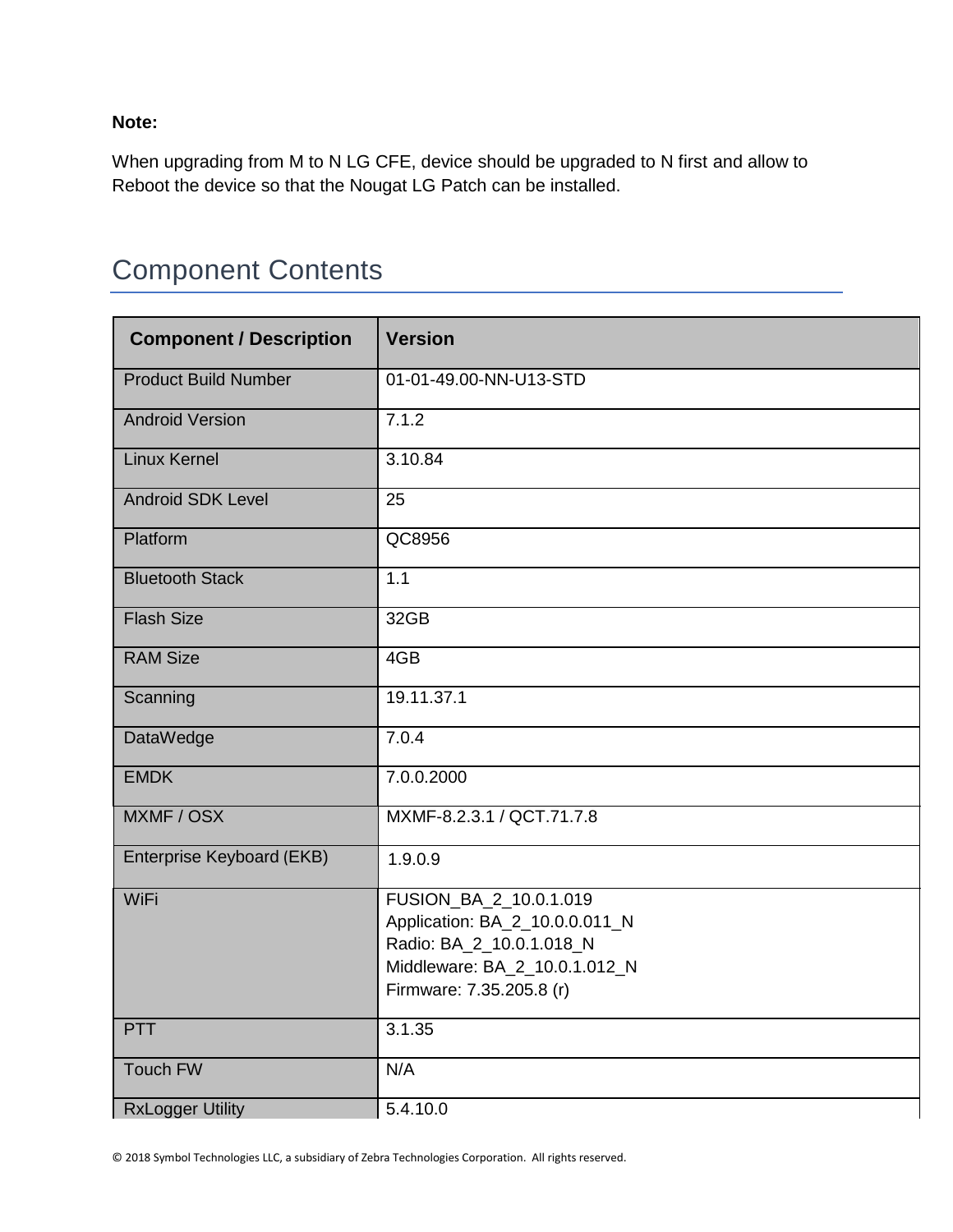| B <sub>2</sub> M                 | N/A                                                                                                                                                                                                                             |
|----------------------------------|---------------------------------------------------------------------------------------------------------------------------------------------------------------------------------------------------------------------------------|
| <b>Bluetooth Pairing Utility</b> | 3.11                                                                                                                                                                                                                            |
| <b>Zebra Data Services</b>       | 1.0.0.1002                                                                                                                                                                                                                      |
| <b>File Browser</b>              | 1.19.1.5                                                                                                                                                                                                                        |
| <b>Stage Now</b>                 | 3.1.1.1019                                                                                                                                                                                                                      |
| <b>App Gallery</b>               | 3.0.1.7                                                                                                                                                                                                                         |
| <b>User Guide</b>                | N/A                                                                                                                                                                                                                             |
| Sensors (Accel, Gyro)            | 2061000, 2061000                                                                                                                                                                                                                |
| <b>MobiControl</b>               | N/A                                                                                                                                                                                                                             |
| Zebra Volume Control (ZVC)       | 2.0.0.16                                                                                                                                                                                                                        |
| <b>Battery Manager</b>           | 1.3.8                                                                                                                                                                                                                           |
| ActiveEdge                       | 2.5.16                                                                                                                                                                                                                          |
| WorryFreeWiFi (Smart MU)         | 3.0.2                                                                                                                                                                                                                           |
| SimulScan Demo App               | 3.0.2                                                                                                                                                                                                                           |
| SimulScan Engine                 | 2.0.3                                                                                                                                                                                                                           |
| <b>Device Central</b>            | 2.0.17.0                                                                                                                                                                                                                        |
| Zebra Software License Manager   | 3.1.1                                                                                                                                                                                                                           |
| Audio                            | 0.24.0.0                                                                                                                                                                                                                        |
| Diagnostic Tool                  | 1.16.0.1                                                                                                                                                                                                                        |
| <b>OEM Config</b>                | 8.1.0.9                                                                                                                                                                                                                         |
| FingerPrint                      | Zebra/TC75x/TC75x:7.1.2/01-01-49.00-NN-U13-STD/88:user/release-<br>keys<br>Zebra/TC75x/TC75xDF:7.1.2/01-01-49.00-NN-U13-<br>STD/88:user/release-keys<br>Zebra/TC70x/TC70x:7.1.2/01-01-49.00-NN-U13-STD/88:user/release-<br>keys |
| <b>Security Patch Level</b>      | November 01, 2018                                                                                                                                                                                                               |
| <b>GMS Version</b>               | $7.1$ <sub>-r8</sub>                                                                                                                                                                                                            |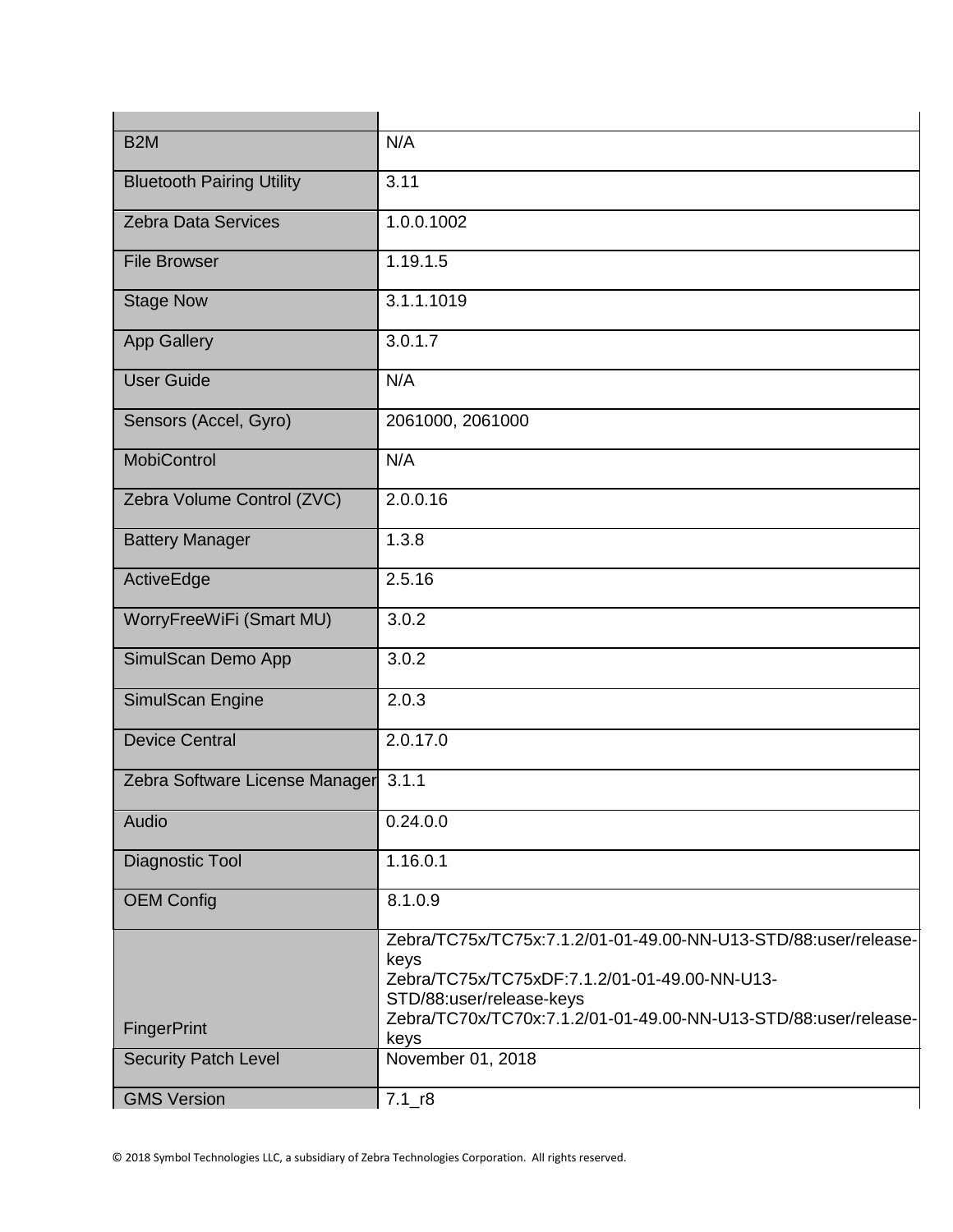#### **1. CFE v13 Updates:**

- ❖ CFE\_ATLAS\_01-01-49.00-NN-U13-STD.zip (NGMS)
- 1. **Android Security Patch Level:** November 1, 2018 Use the link below to see the Android Security bulletin for more information: <https://source.android.com/security/bulletin/>
- 2. MX, StageNow, EMDK, Datawedge, Enterprise keyboard component updates: **Note**: For detailed release notes, please refer [http://techdocs.zebra.com](http://techdocs.zebra.com/)
	- o MX: 8.2.3.1
		- a. SPR35665 Resolved an issue wherein Google keyboard settings are not persisting through a reboot when configured directly after factory reset.
		- b. SPR34771 Resolved a synchronization issue in Mx.
	- o StageNow client: 3.1.1.1019
	- o EMDK: 7.0.0.2000
	- o DataWedge: 7.0.4
	- o Enterprise Keyboard: 1.9.0.9
		- a. SPR35603 Fixed an issue wherein Enterprise Keyboard was disappearing when an external keyboard was connected.
- 3. SPR35692 Fixed an issue where it was not possible to disable "Show virtual keypad" from "Settings / Languages & Input / Physical Keyboard".
- 4. Added enable/disable Settings drawer feature implementation in OSX.
- 5. B2M client included in disabled mode.

#### **2. CFE v12 Updates:**

- ❖ CFE\_ATLAS\_01-01-49.00-NN-U12-STD.zip (NGMS)
- 1. **Android Security Patch Level:** October 1, 2018

Use the link below to see the Android Security bulletin for more information: <https://source.android.com/security/bulletin/>

- 2. Updated below mentioned components:
	- o WiFi: FUSION\_BA\_2\_10.0.3.019:
		- a. Enable/Disable FAPI support to turn ON/OFF hotspot via CSP.
		- b. SPR34760 Resolved an issue wherein the device was unable to reconnect after some idle hours in low coverage.
		- c. Enable/Disable Captive Portal Support.
	- o SmartMU: Version 3.0.2: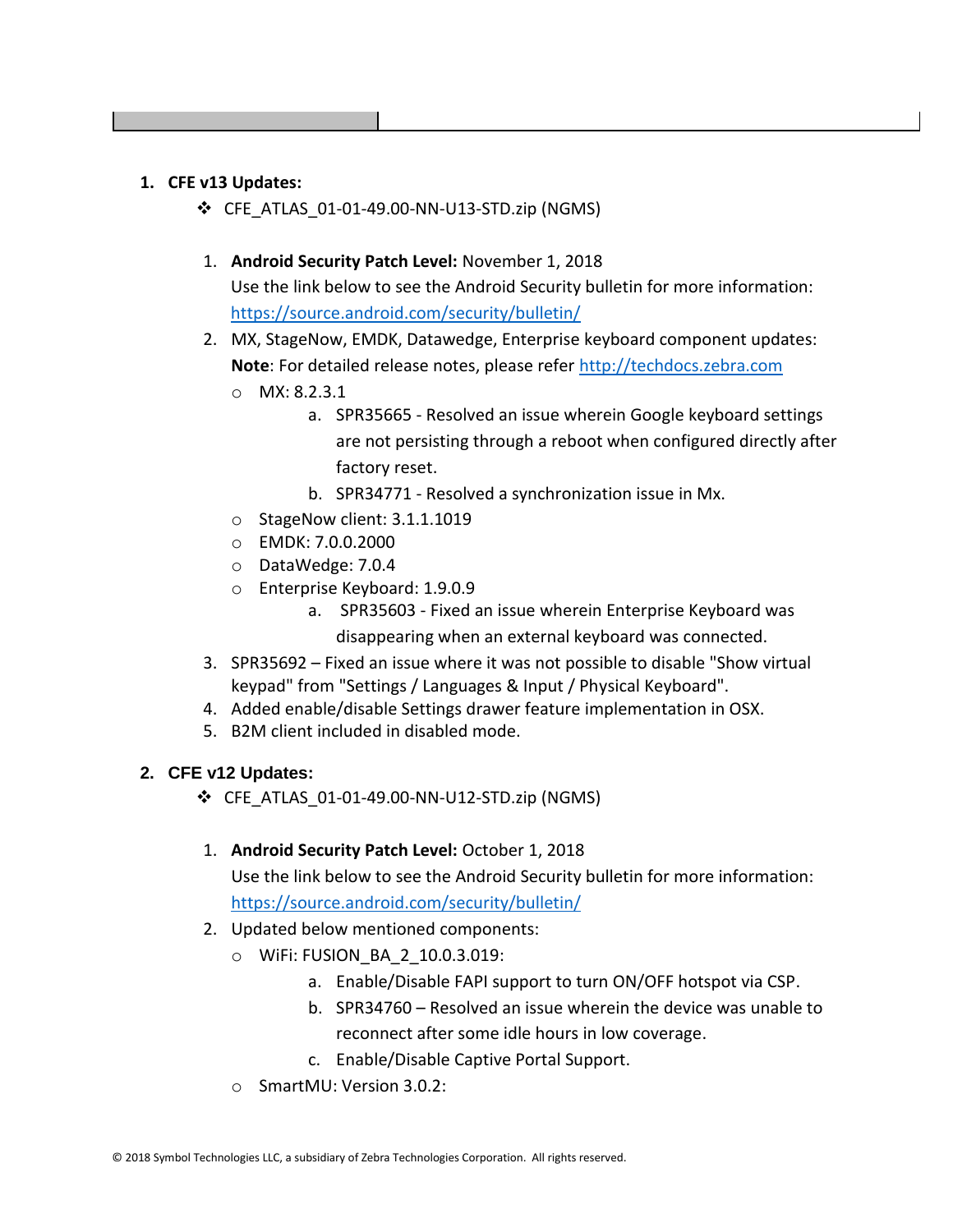- a. SmartMU app name change to WorryFreeWiFi
- o Device Central: Version 2.0.17.0
- o Scanning Framework: Version 19.11.37.1
	- a. SPR34484 Resolved an issue wherein exceptions were not thrown when multiple apps try to open scanner instance without earlier instance being released.
- 3. SPR34300 Added Auto Screen Rotation to Lock screen.
- 4. SPR35090 Resolved an issue wherein disabling captive portal detection was not working.
- 5. SPR35065 Resolved an issue to include the correct EXIF orientation tag data in the jpeg image capture by camera.
- 6. SPR35462 Fixed an issue wherein keyboard selection notification was being shown on hard keypad devices.
- 7. SPR35216 Resolved an issue where Proxy Auto Config (PAC) did not work properly following stops/restarts of the PacService
- 8. SPR35188 Disabled QC Quick Charge 3.0 which allows the device to charge at 9v (since many 3rd party cables are rated for only 5v use).
- 9. SPR34978 Resolved an issue wherein the device was unable to set private apn through EMDK or StageNow.
- 10. SPR35021 Resolved an issue where Auto PAC Proxy settings are not preserved after Android desert update.
- 11. Added new APN for Telstra-M2M.

#### **3. CFE v11 Updates:**

- ❖ CFE\_ATLAS\_01-01-49.00-NN-U11-STD.zip (NGMS)
- 1. **Android Security Patch Level:** September 1, 2018 Use the link below to see the Android Security bulletin for more information: <https://source.android.com/security/bulletin/>
- 2. Updated below mentioned components:
	- o Enterprise Keyboard: Version 1.9.0.4
	- o Diagnostic Tool: Version 1.16.0.1
	- o OEMConfig: Version 8.1.0.9
	- o Device Central: Version 2.0.11.0
	- o Zebra Software License Manager: Version 3.1.1
	- o Zebra Data Services: Version 1.0.0.1002
- 3. MX, StageNow, EMDK, Datawedge component updates:

 **Note**: For detailed release notes, please refer [http://techdocs.zebra.com](http://techdocs.zebra.com/)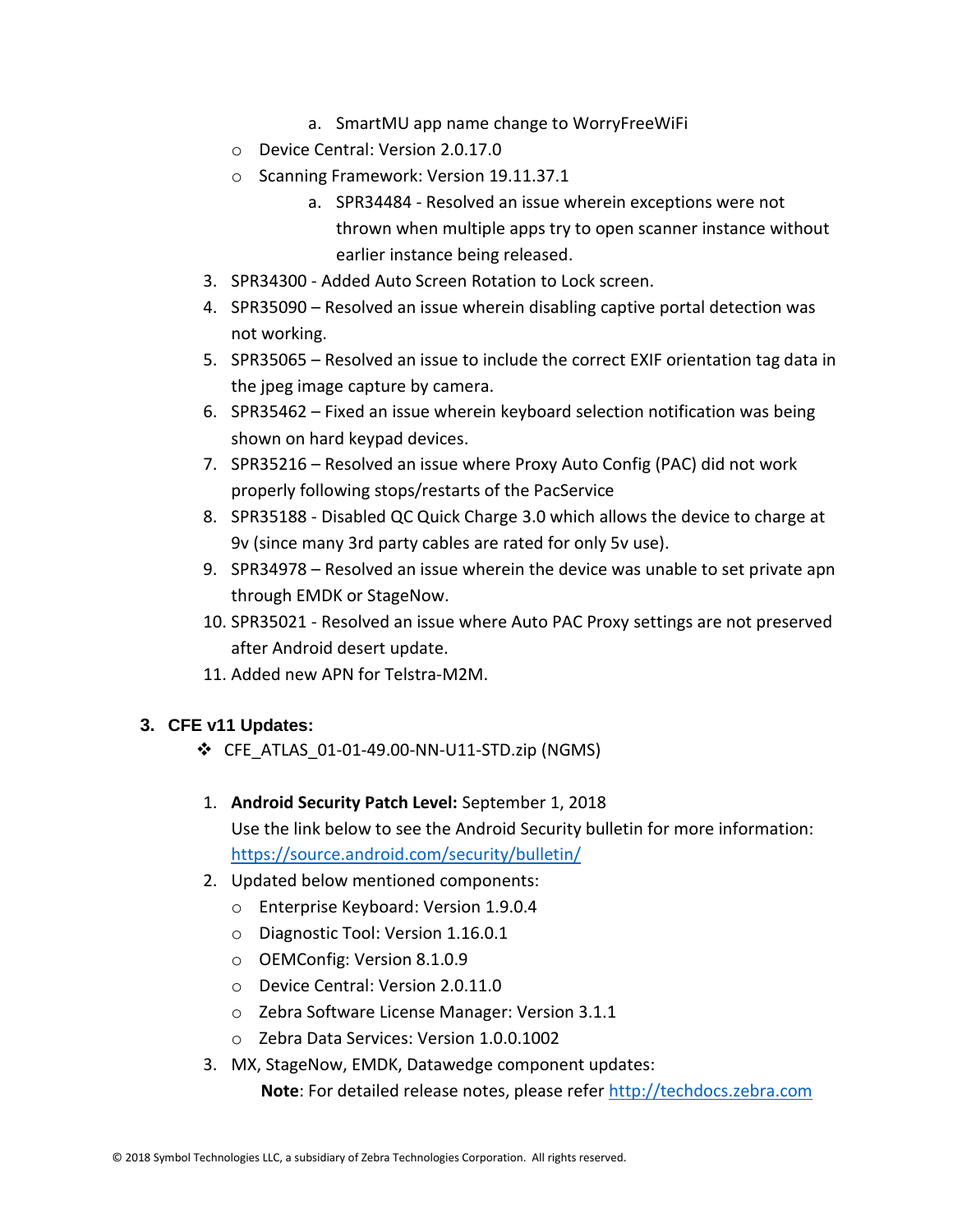- o MX: Version 8.1.0.10
- o StageNow: Version 3.1.1.1018
- o EMDK: Version 6.10.12.1312
- o Datawedge: Version 6.9.49
	- a. SPR34429 Resolved an issue wherein DataWedge failed to load "default Profile0".
	- b. SPR34614 Resolved an issue in DataWedge wherein scanner could not be enabled due to quick enabling and disabling of scanner through Intents.
	- c. SPR34972 Implemented new parameters in scanner input plugin API so that the API takes considerable less time to suspend/reenable of the scanner
- 4. CVE-2018-5383 was corrected preventing unauthenticated BT pairing.
- 5. SPR34716 Resolved an issue wherein the MX was getting killed by Backup manager and didn't restart properly.
- 6. Included Zebra Software License Manager v3.1.1.
- 7. Added LEAP Profile support.
- 8. Data Analytics changes:
	- o DataAnalytics has been renamed to Zebra Data Service.
	- o DAInBuiltDCA has been renamed to Zebra Data Service Plugin.
	- o SettingsEULA has been renamed to Zebra Data Services.
	- $\circ$  In this release, the ZDS-EULA pop up during configuring the device, can be automatically skipped if the device is configured for Device Owner mode or when SUWBypass is used.
	- $\circ$  DO mode configuration mechanism includes NFC bump, QR code, AFW# and Zero touch.
	- o SUW Setup Wizard Bypass can set with PowerMgr CSP.
	- o On Automatic skipping of Zebra EULA, Zebra's default settings and data collection rules will be configured on the device.

#### **4. CFE v10 Updates:**

- ❖ CFE\_ATLAS\_P10\_NN\_01-01.49.zip (NGMS)
- 1. **Android Security Patch Level:** August 1, 2018 Use the link below to see the Android Security bulletin for more information: <https://source.android.com/security/bulletin/>
- 2. Updated below mentioned components:
	- $O$  OSX Version QCT.71.7.7.1
	- o Scanning Framework Version 19.11.37.0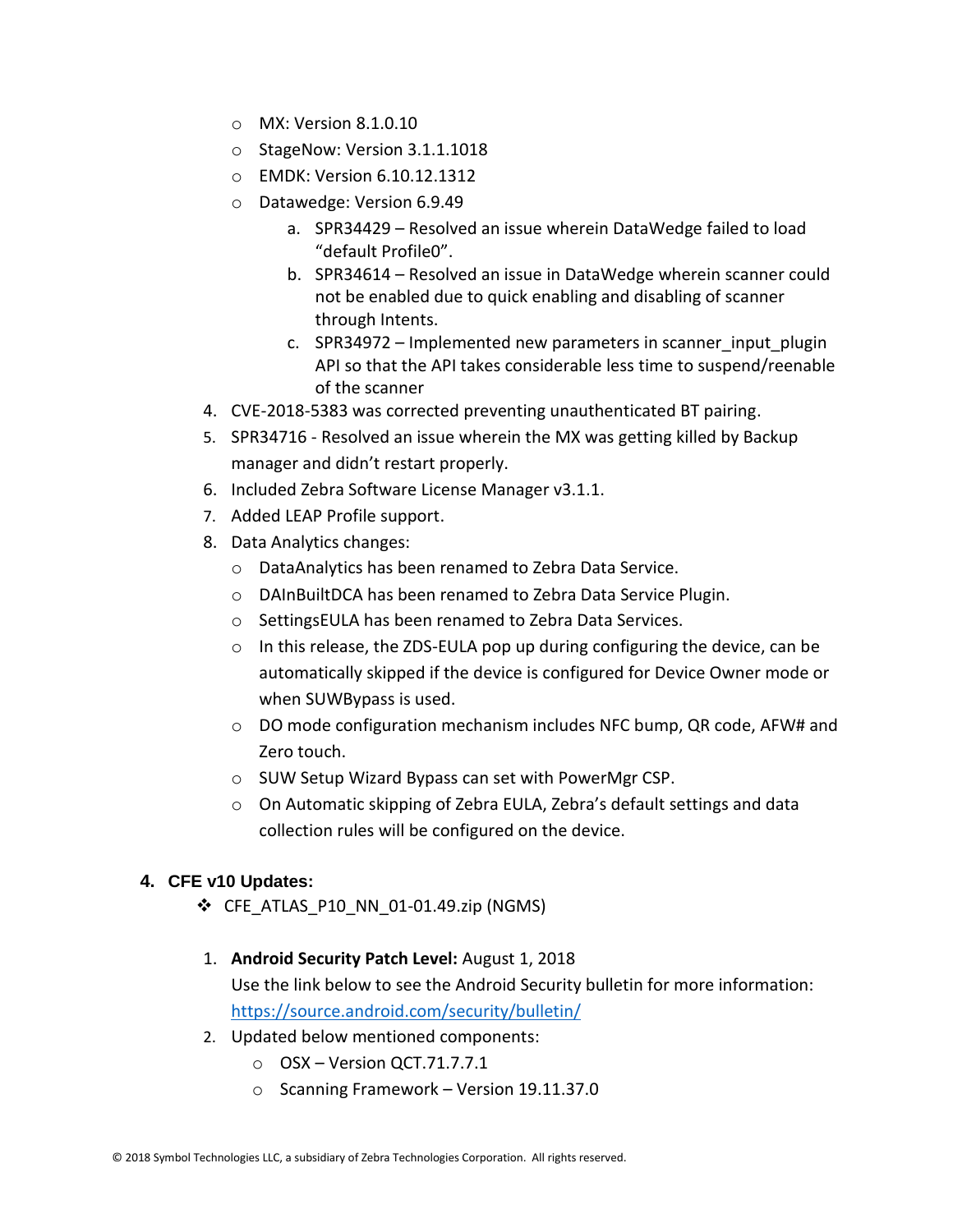- 3. SPR34695 Resolved an issue wherein Google play protect setting was not persisting across reboot.
- 4. SPR35062 Resolved an issue wherein setting Default Launcher was failing when more than one third party launcher was installed in the device.
- 5. SPR34648 Resolved an issue where malformed DHCP Option 150 (TFTP Server Address) was passed during DHCP exchange.
- 6. SPR34445 Resolved an issue wherein scanner exceptions were observed while scanning DATAMATRIX barcodes using DS3678 scanner resulting in scanner beam failures.
- 7. SPR34310 Resolved an issue where in CANCELREAD API was not working when Continuous Mode was enabled.
- 8. SPR34757 Resolved an issue where DHCP Option 42 (NTP servers) has more entries than expected.
- 9. SPR34046 Resolved an issue wherein there were Bluetooth scanner disconnections noticed while audio was being played simultaneously on BT headset.

#### **5. CFE v9 Updates:**

 $\div$  CFE ATLAS P09 NN 01-01.49.zip (NGMS)

#### 1. **Android Security Patch Level:** July 1, 2018

Use the link below to see the Android Security bulletin for more information: <https://source.android.com/security/bulletin/>

- 2. Updated below mentioned components:
	- $\circ$  MX Version 8.0.2.0
	- $\circ$  EKB Version 1.8.0.8
	- o StageNow Client Version 3.0.1.1038
	- o DataWedge Version 6.8.54
	- o WiFi FUSION\_BA\_2\_10.0.1.019\_N
	- o SmartMU Version 3.0.1
	- $\circ$  OSX Version QCT.71.7.7.0
	- o DataAnalytics Version 3.3.0.1113
- 3. After an upgrade from non-EULA to EULA BSP, the Data Analytics Engine (DAE) upgrades to v3.3.0.1113 and takes about 35 secs to initialize for the first time. During this time the Settings->Zebra (EULA) page will show the default status of Device Data toggle button as enabled until initializing is complete.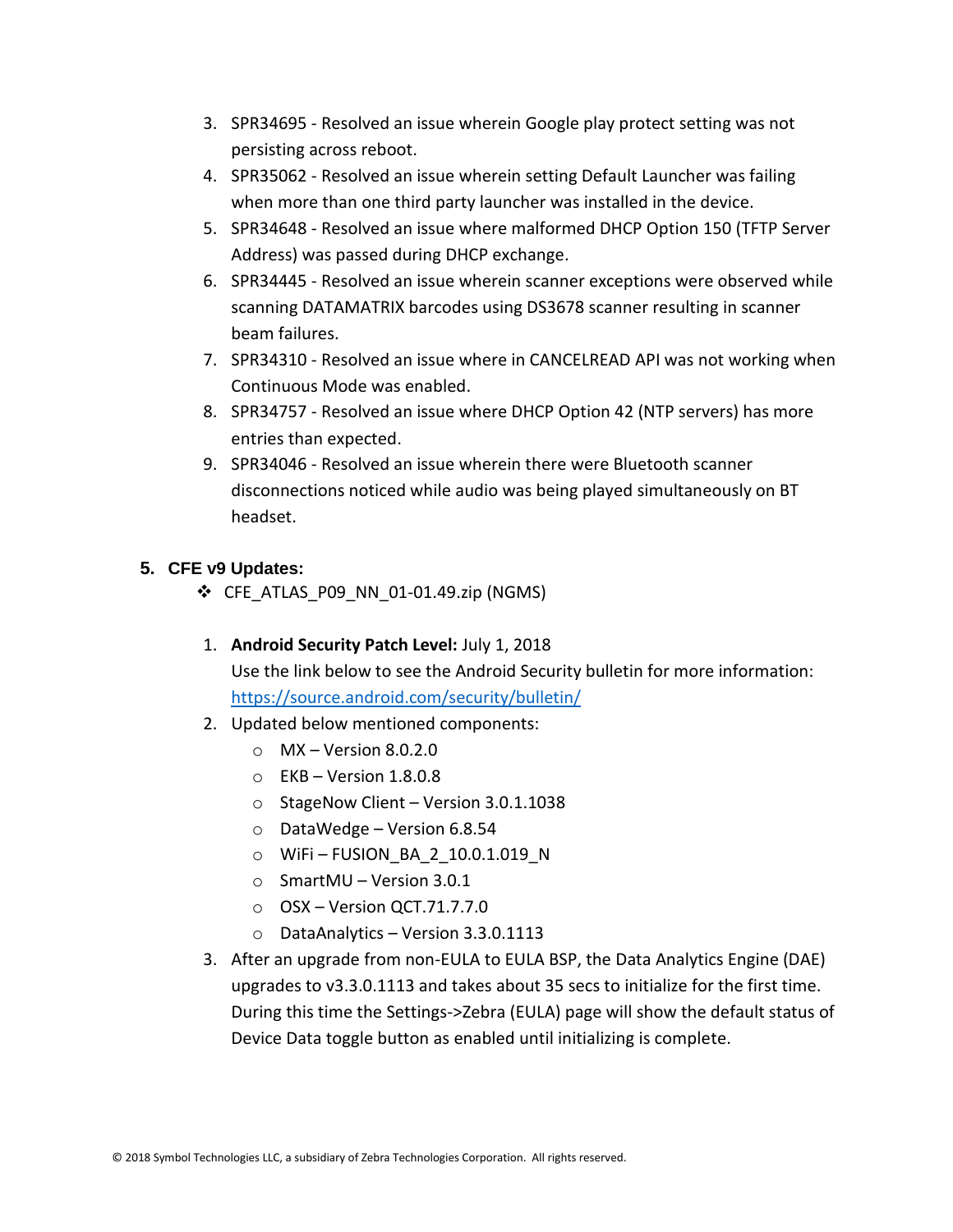- 4. Audio Optimization resulting in a 75% reduction is buffering between HAL and ALSA in both the RX and TX leg of a VoIP Call reducing device's contribution to the mouth to ear delay significantly. Impact is to VoIP use case only on all SKU's.
- 5. SPR34894 Fixed an issue in DataWedge wherein scanner could not be enabled due to quick enabling and disabling of scanner through Intents.
- 6. SPR34743 Keyboard configuration properties has been changed for software keyboard pop up scenario.
- 7. SPR34906 Resolved an issue wherein device used to get stuck in the boot up screen on Velocity app installed devices.
- 8. SPR33599 Resolved an issue wherein few system apps were being disabled after Applock whitelist mode was enabled.
- 9. SPR33818 Fixed an issue wherein certain decoder type values were not persisting across a scanner enable/disable cycle.
- 10. SPR34267 Resolved an issue wherein user was not able to enable USB debugging option using StageNow.
- 11. SPR33639 Resolved an issue wherein the customer app install and launch during device sleep state and device stop emitting scan beam after awake from suspend.
- 12. SPR34614 Resolved an issue in DataWedge wherein scanner could not be enabled due to quick enabling and disabling of scanner through Intents.
- 13. SPR33920 Resolved an issue wherein devices failed to connect to WLAN network if the country selection is set to Japan.
- 14. SPR34717 Added support for new method of creating the Applock Whitelist.
- 15. SPR34888 Resolved an issue wherein user could not launch Key Programmer in Settings App.
- 16. SPR34595 Resolved an issue wherein Storage Card path was inaccessible through StageNow.
- 17. SPR34346 Resolved an issue wherein Velocity app installation was not persisting after reboot.

#### **6. CFE v8 Updates:**

- ❖ CFE\_ATLAS\_P08\_NN\_01-01.49.zip (NGMS)
- 1. **Android Security Patch Level:** June 1, 2018 Use the link below to see the Android Security bulletin for more information: <https://source.android.com/security/bulletin/>
- 2. Resolved an issue wherein KeyProgrammer fails to open via Device settings.
- 3. Build Number format has been updated.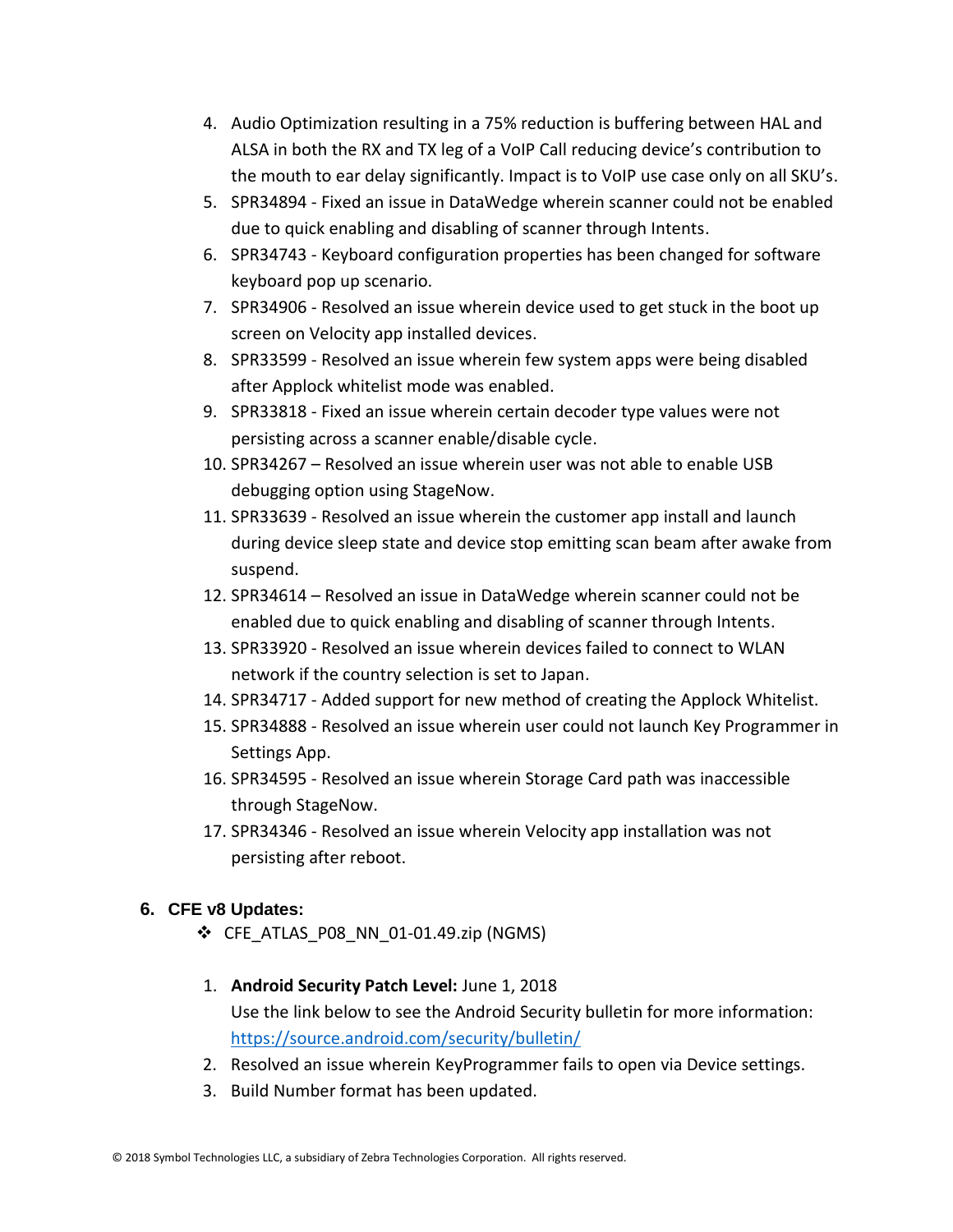#### **7. CFE v7 Updates:**

- ❖ CFE\_ATLAS\_P07\_NN\_01-01.49.zip (NGMS)
- 1. **Android Security Patch Level:** May 1, 2018 Use the link below to see the Android Security bulletin for more information: <https://source.android.com/security/bulletin/>
- 2. Fix for Zebra setup wizard popup after OS upgrade.
- 3. **Updated below components:**
	- o MX: 8.0.0.10
	- o StageNow client: 3.1.0.1037
	- o DataWedge: 6.8.50
	- o Enterprise Keyboard: 1.8.0.8
	- o EMDK: 6.9.16.1216
- 4. Build ID format has been updated.
- 5. Included Zebra Software License Manager v3.0.1.
- 6. Included support for IrDA in TC75x (TC75EK US SKUs).
- 7. SPR34179 Resolved an issue wherein device connects slowly to an AP.
- 8. SPR34175 Resolved an issue wherein device does not show preview information in Messaging App when language toggles from right-to-left.
- 9. SPR34259 Added support to use USBMgr CSP to limit the standard 4 options on device to only allow UsbExternalStorageUsage.
- 10. SPR34307 Resolved an issue wherein the device was unable to be staged via StageNow.
- 11. SPR34083/34014/32519 Resolved an issue wherein disabling WWAN radio via Airwatch using StageNow XML fails.
- 12. SPR33977 Resolved an issue wherein set time zone issue observed with StageNow.
- 13. SPR34213/31491 Resolved an issue wherein the device was unable to stage via StageNow.
- 14. SPR34420 Resolved an issue wherein floating scan bubble issue observed with Enterprise Keyboard.
- 15. SPR33755 Resolved an issue wherein the Whitelisted apps were unable to submit XML to MX.
- 16. SPR33207 Resolved an issue wherein the Device Diagnostic tool had an issue with reading the Battery Cycles in the application for PP+ batteries.
- 17. SPR33671 Resolved an issue wherein user was unable to create WIFI profile with username as backslash followed by number.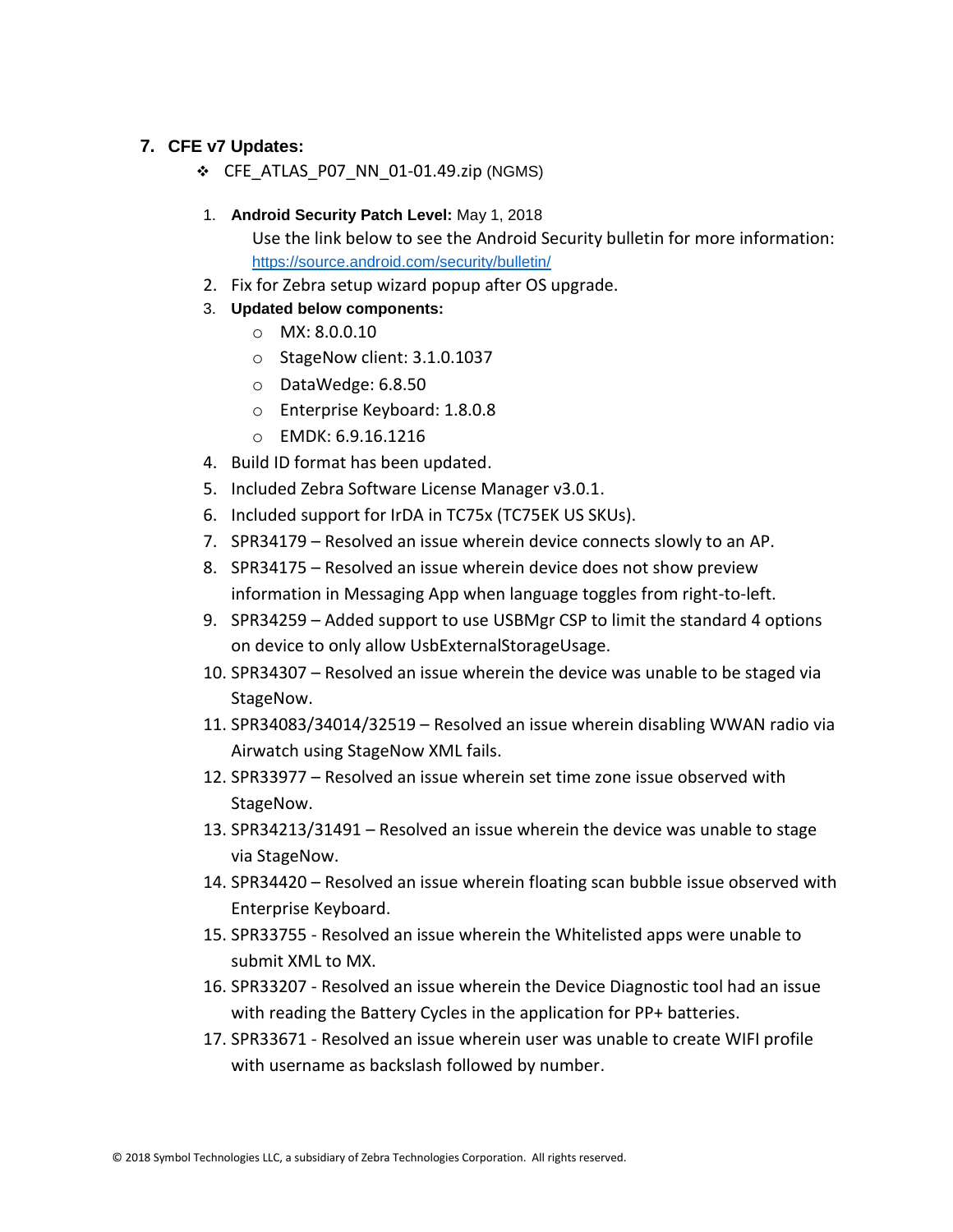- 18. SPR33862 Resolved an issue wherein the Screen Time off settings using Display manager CSP was not working.
- 19. SPR34145 Resolved an issue wherein indexing of the WEP key was not handled correctly.
- 20. SPR33973 Resolved an issue wherein erroneously loading default profile by providing feature to ignore disabled profiles in DataWedge.
- 21. SPR33848 Added support to included category field in intent profile in StageNow.
- 22. SPR34189 Resolved an issue wherein low ram and oom limit adjustments to provide more free memory.
- 23. SPR33876 Resolved an issue wherein Display Timeout was unable set via StageNow.
- 24. SPR33607 Resolved an issue where few fresh devices were unable to stage after unbox the device.
- 25. SPR33538 Resolved an issue wherein the Scanner beam stuck off and No LED beam while pressing scanner button.
- 26. SPR33981 Resolved an issue Czech Republic Regulatory Country could not be set using Wifi config profile.
- 27. Added Enterprise Browser package (com.symbol.enterprisebrowser) to white listed apps.
- 28. Resolved an issue wherein Settings App crashes while performing "Network Settings Reset".
- 29. A new device settings menu and an initial setup screen have been added to easily configure the Zebra analytics engine. The initial setup screen will be displayed upon bootup following an Enterprise Reset or Factory Reset. This screen can be skipped on an Enterprise Reset by provisioning using a StageNow profile (PowerMgr CSP), similar to what is available for the Google setup wizard bypass.
- 30. Resolved an issue wherein Bluetooth tethering was not working.
- 31. Added support for RS507x.
- 32. Fixed Bluetooth scanner firmware update failure.
- 33. Fixed "SignalOccurrenceOfThreat" parm is not added in threatStep.

#### **8. CFE v4 Updates:**

- ❖ CFE-TC5X\_TC7Xx-01-01-49-NN-00-A-04.zip (NGMS)
- 1. **Android Security Patch Level:** March 5, 2018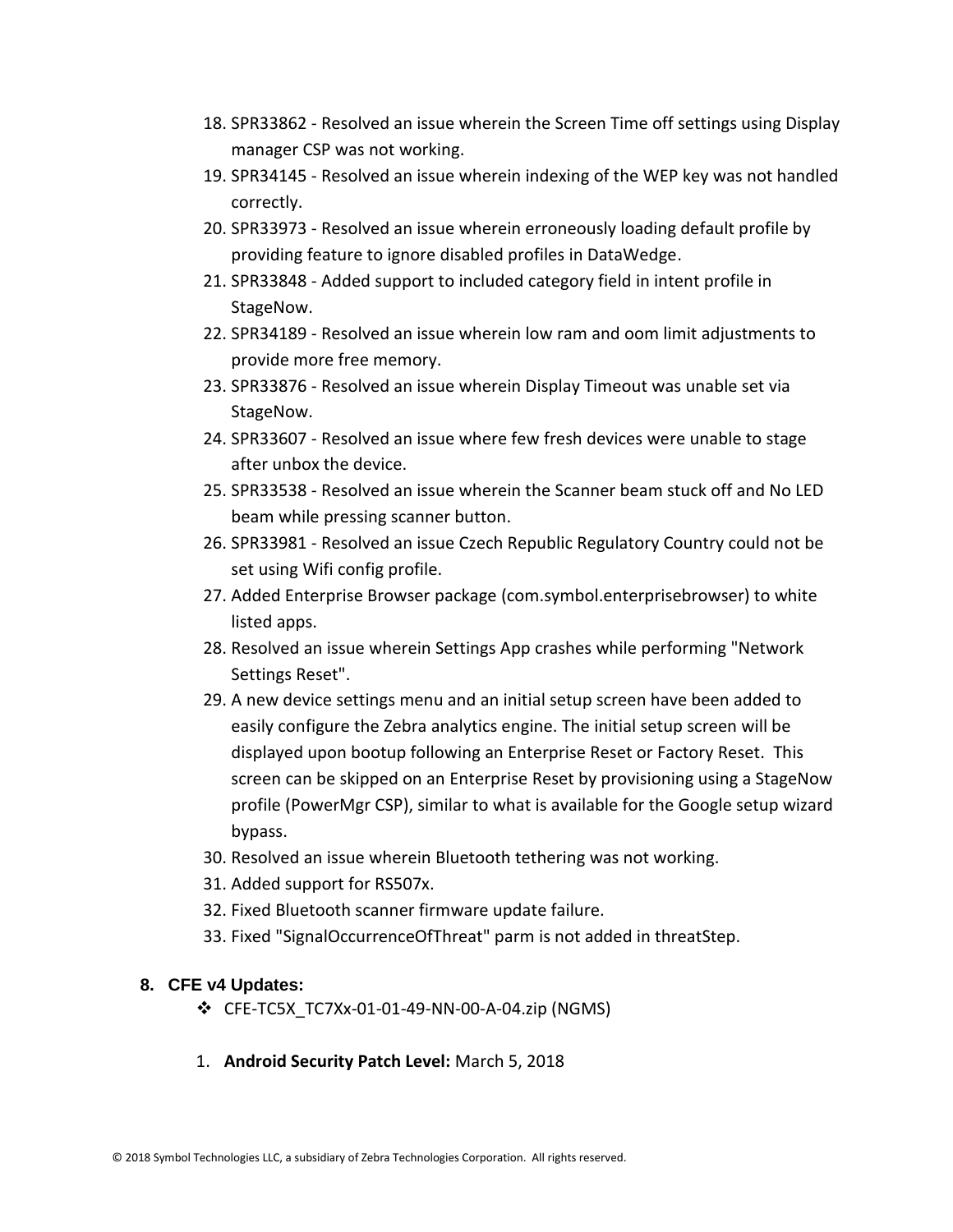Use the link below to see the Android Security bulletin for more information: <https://source.android.com/security/bulletin/>

- 2. **Updated below components:**
	- o Datawedge: 6.7.34
	- o StageNow: 2.10.1.1386
	- o EMDK: 6.8.20.1120
	- o MX: 7.2.0.6
	- o File browser: 1.19.1.2
- 3. Added support for FIPS.
- 4. SPR33311 Resolved an issue wherein RS507 is unable to connect via Bluetooth using Voxware voice application.
- 5. SPR33302 Resolved an issue wherein disabling the oval capacitive key via StageNow fails.
- 6. SPR34267 Resolved an issue wherein USB debugging failed to get enabled via StageNow.
- 7. SPR33639 Resolved an issue wherein device stops emitting scan beam after waking up from suspend state.
- 8. SPR33799 Resolved an issue wherein DataWedge was sending char 10 instead of char 13.

#### **9. CFE v3 Updates:**

- ❖ CFE-TC5X\_TC7Xx-01-01-49-NN-00-A-03.zip (NGMS)
- 1. Spectre and Meltdown (CVE-2017-5753, 5715, 5754) remediation provided by updates to timer access for CVE-2017-13218.

# <span id="page-10-0"></span>Device Compatibility

This software release has been approved for use with the following Zebra devices. All devices listed below are on Android M or N when they leave the factory.

| Device            | <b>Operating System</b> |
|-------------------|-------------------------|
| TC75FK-22B22AD-A6 | Android N               |
| TC75FK-22B24AD-A6 | Android N               |
| TC75FK-22B22AD-IA | Android N               |
| TC75FK-22B22AD-ID | Android N               |
| TC75FK-22B22AD-TN | Android N               |
| TC75FK-22F22AD-A6 | Android N               |
| TC75FK-22B22AD-TW | Android N               |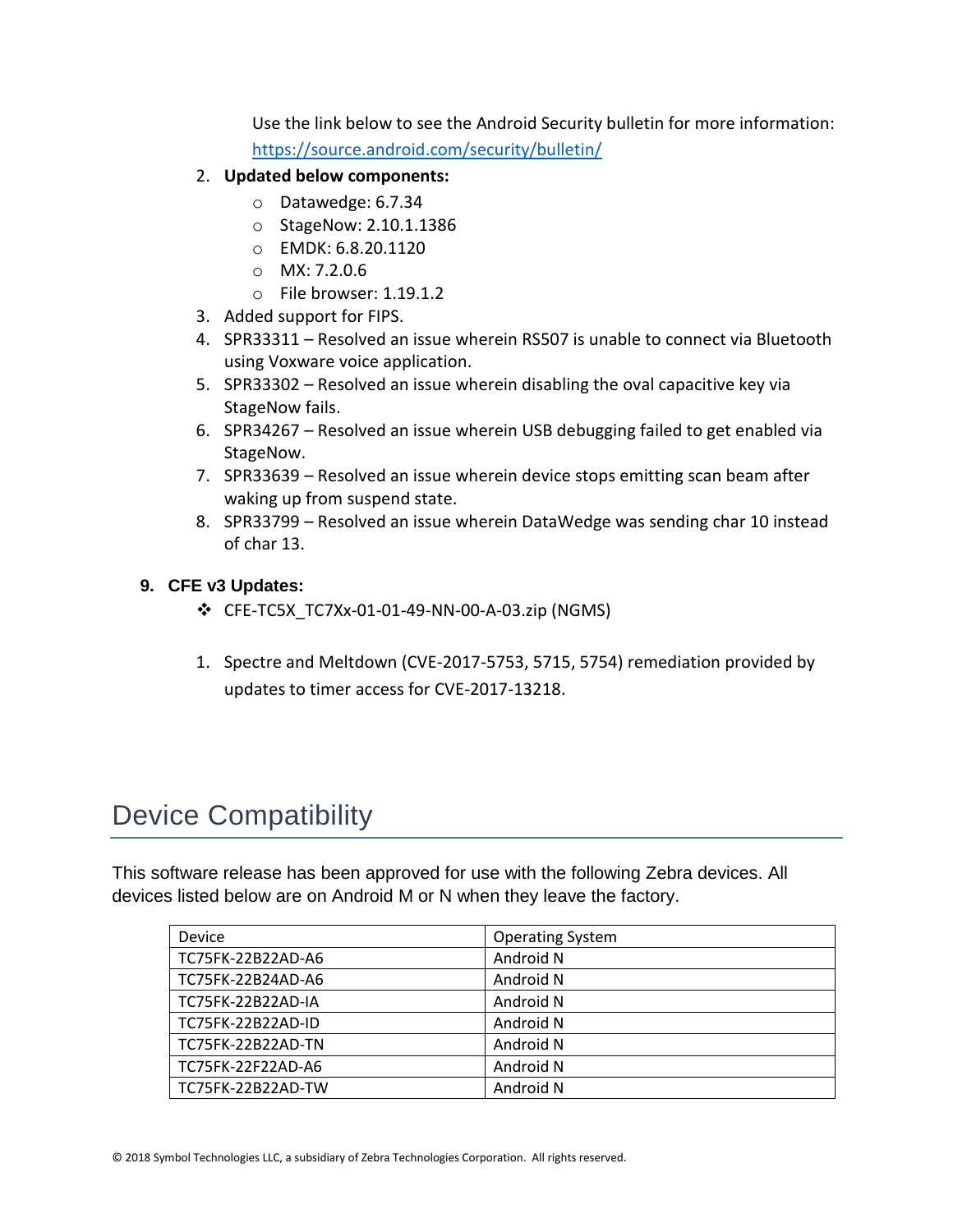| TC75GK-22B22AD-A6 | Android N |
|-------------------|-----------|
| TC75GK-22B24AD-A6 | Android N |
| TC75GK-22F22AD-A6 | Android N |
| TC75FK-22B22AD-BR | Android N |
| TC700K-02B22B0-A6 | Android N |
| TC700K-02B24B0-A6 | Android N |
| TC700K-02B22B0-US | Android N |
| TC700K-02B24B0-US | Android N |
| TC700K-02B22B0-IA | Android N |

#### Supported FIPS SKUs

| Device            | <b>Operating System</b> |
|-------------------|-------------------------|
| TC700K-02B24B0-FT | Android N               |
| TC75EK-22B24AB-FT | Android N               |

# <span id="page-11-0"></span>Installation Requirements

Install baseline 01-01-49-NN-00-A (NGMS) build.

# <span id="page-11-1"></span>Installation Instructions

#### Using ADB Sideload

*The installation instructions assume you have ADB installed on your PC (the adb drivers and such) and your TC70x/TC75x has Developer options enabled and USB debugging ON: Instructions on HOW TO enable ADB is also captured in Integrator guide.*

- 1. Plug the TC70x/TC75x into the USB & Charging Cable and then the Cable to the PC. If you have a Cradle with USB connectivity, connect it now.
- 2. You may need to pull down the top menu and if you see "USB for charging", touch it and then change it to "File transfers".
- 3. Open Command Prompt, run *"adb devices"* and check if you can see the device's serial number… If yes, proceed… if not, you will need to get the PC set up with the proper drivers or install an External SD Card.
- 4. You may also get a pop up on your PC (Win 7) that you will be connected as a Portable MediaPlayer… this can be ignored.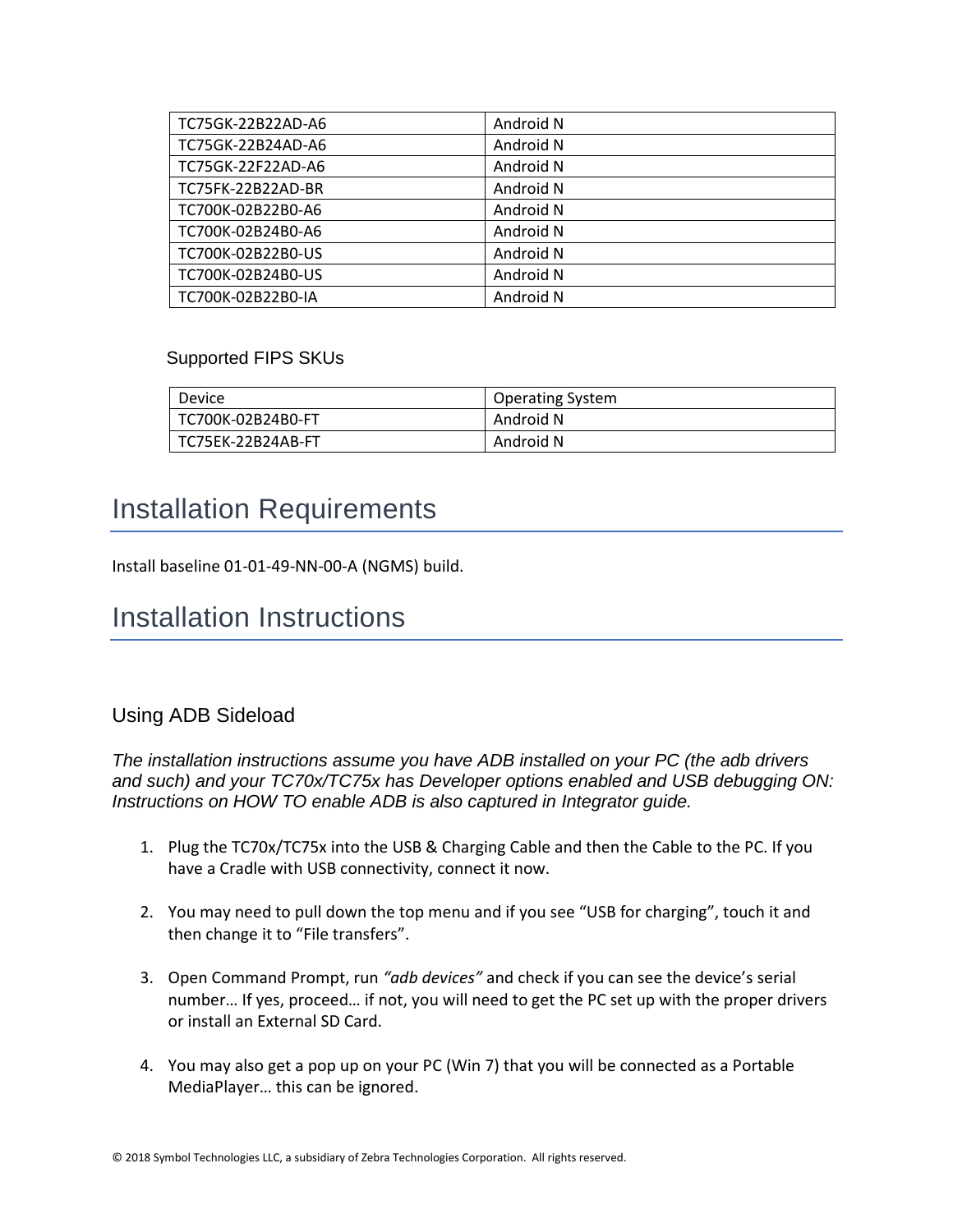#### ❖ **Download Image**

- a. **CFE\_ATLAS\_01-01-49.00-NN-U13-STD.zip** listed above in content section
- b. Reset files (Optional)
- 5. Entering Recovery Mode
	- a. Choice 1: In Command Prompt, type *"adb reboot recovery" and click enter*.
	- b. Choice 2:
		- Reset and hold PTT key
		- When Zebra Technologies logo appears on the screen Release the PTT Key
- 6. Your TC70x/TC75x will reboot and put you on the Android Recovery screen.
- 7. if applying update via sideload Method
	- a. Use the Volume + and to highlight, *"Apply update from ADB"* and press the Power Key to select it
- 8. With your Command Prompt open in the Host machine, type "adb sideload" command and add a space and then drag and drop the CFE on to it and click enter.
	- a. Your PC screen will show files being installed and a little blue horizontal progress bar on your device will show status... and after about  $6<sup>th</sup>$  minutes (could be 10+ minutes if installing GMS) it should be done and you should be back at the Android Recovery screen.
	- b. Repeat above steps for all mandatory packages
- 9. *"Reboot system now"* is highlighted. Press the Power Key to Reboot.
- 10. Device reboots and you see Zebra on top and POWERED BY android at the bottom and after about 1 minute will transition to the TC70x/TC75x Touch Computer splash screen with 5 dancing white dots at bottom… it will stay at this screen for a little over another minute *(could be another 7+ minutes if installing GMS)* and then you are at the Factory "Welcome" screen.
- 11. If you installed a GMS BSP, you will need to complete the process by setting up Wi‐Fi and E‐ mail accounts and such. If on AOSP (non‐GMS), there is no process to follow.
- 12. At the Home Screen, we need to verify that the BSP upgrade took place and set the Date & Time.
	- a. Go to "Settings" and scroll down to "About phone" and look at the "Build number". It should start with "**01-01-49.00-NN-U13-STD**". Now you are on the correct BSP.
	- b. Setting the Date and Time. If you associate to a WLAN AP, do so now, as it should automatically set the time and date… the only thing left is to set the time zone. Go to "Settings" and scroll to and select "Date & time". Scroll down to and select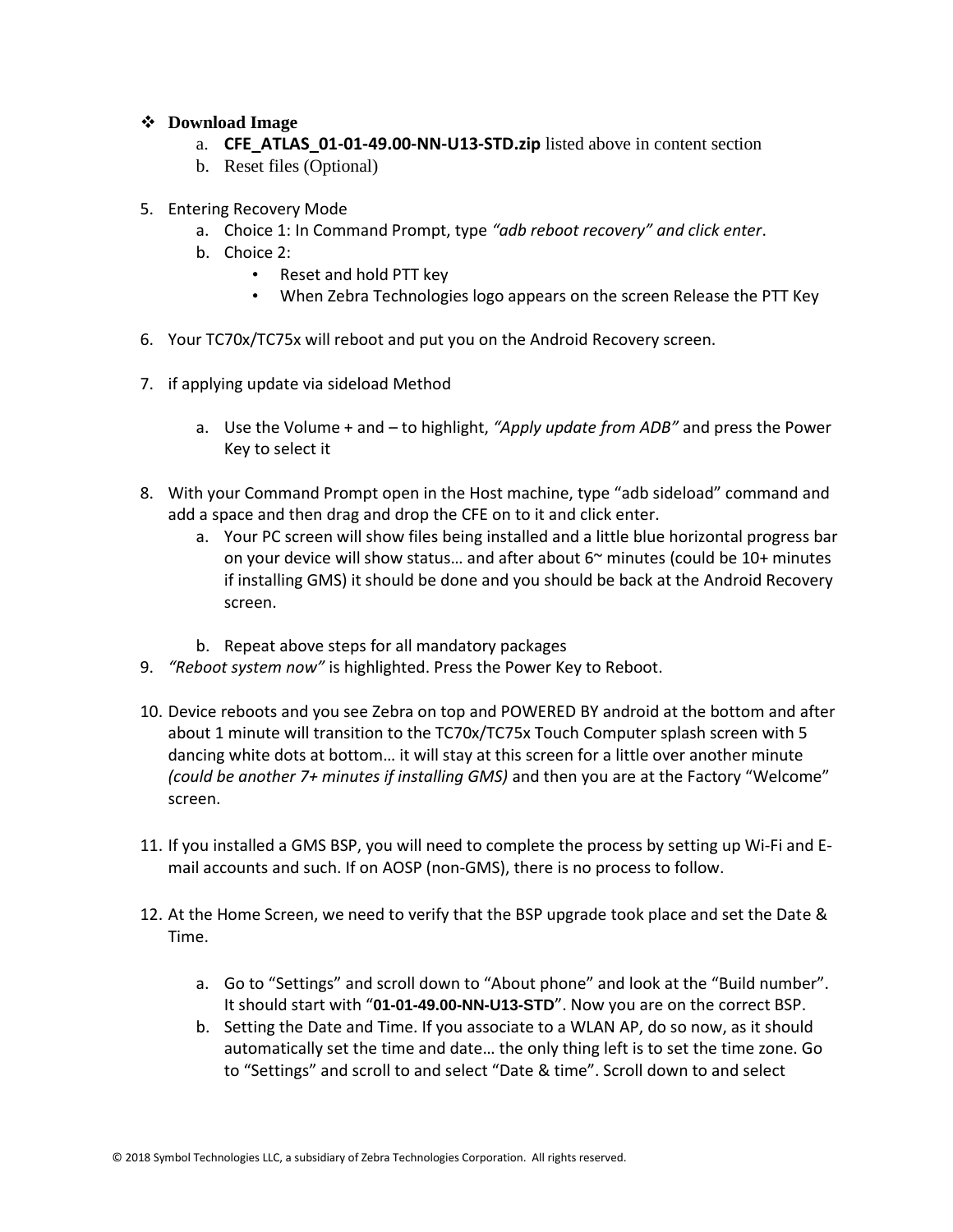"Select time zone", and scroll down to and select the appropriate time zone and you are done.

- 13. To Check the Android Patch Level after installing the CFE package in the device,
	- a. Settings->About Phone->SW Components: Device Update Version: **13**
	- b. ADB Shell method: Execute following command from PC's command prompt:
		- \$ adb shell getprop ro.device.patch.version \$ **13**
- 14. Now you are all set to use your TC70x/TC75x

#### Using External SD card

- 1. Plug the TC70x/TC75x into the USB & Charging Cable and then the Cable to the PC. If you have a Cradle with USB connectivity, connect it now.
- 2. You may need to pull down the top menu and if you see "USB for charging", touch it and then change it to "File transfers".
- 3. Download "**CFE\_ATLAS\_01-01-49.00-NN-U13-STD.zip**" file and Reset Files (Optional) and drag & drop the files on External SD card
- 4. Entering Recovery Mode
	- a. Reset and hold PTT key
	- b. When Zebra Technologies logo appears on the screen Release the PTT Key
- 5. Your TC70x/TC75x will reboot and put you on the Android Recovery screen.
- 6. Applying update via External SD card
	- a. Use the Volume + and to highlight select option to "Apply update from SD card" and press the Power Key to select it.
	- b. Use the Volume + and to highlight package to be installed (**CFE\_ATLAS\_01-01- 49.00-NN-U13-STD.zip**) and press the Power Key to select it.
	- c. Repeat above steps for all mandatory packages
- 7. *"Reboot system now"* is highlighted. Press the Power Key to Reboot.
- 8. Device reboots and you see Zebra on top and POWERED BY android at the bottom and after about 1 minute will transition to the TC70x/TC75x Touch Computer splash screen with 5 dancing white dots at bottom… it will stay at this screen for a little over another minute